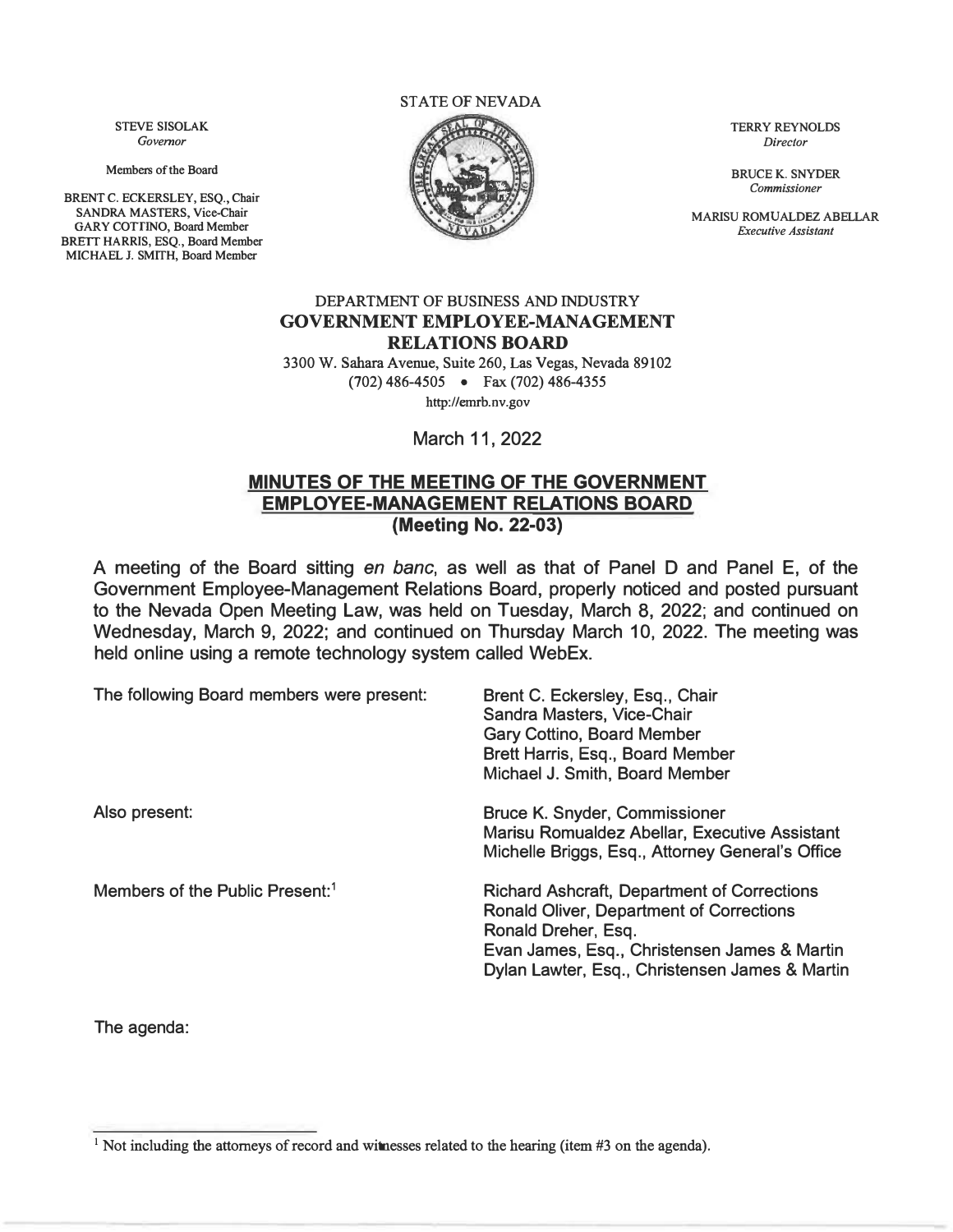**Minutes of Open Meeting March 8-10, 2022 (** *En Banc, Panel D, Panel E)*  **Page 2** 

## **The Board Sitting** *En Banc*

**Presiding Officer Brent C. Eckersley, Esq.** 

**The following 2 items were for consideration by the full Board:** 

### **1. Call to Order & Roll Call**

**The meeting was called to order by Chair Brent C. Eckersley, Esq. at 8:15 a.m. On roll call the following members were present: Chair Eckersley, Board Member Smith and Board Member Cottino. This constituted a quorum. A separate roll call was taken Thursday morning, at which time all members were present.** 

#### **2. Public Comment**

**No public comment was offered.** 

#### **Panel E**

**Presiding Officer Brent C. Eckersley, Esq.** 

**The following 1 item was for consideration by Panel E:** 

#### **3. Case 2021-009**

**In Re: Petition for Declaratory Order Concerning Unit I Pursuant to NRS 288.515 The hearing on the case was held. Simultaneous closing briefs will be due 40 days upon receipt of the transcript.** 

### **The Board Sitting** *En Banc*

**Presiding Officer Brent C. Eckersley, Esq.** 

**The following 6 items were for consideration by the full Board:** 

#### **4. Notice of Reappointments**

**Board Secretary, Marisu Romualdez Abellar announced that Governor Sisolak has reappointed Brent C. Eckersley, Esq.; Sandra Masters; Gary Cottino; and Michael J. Smith to the Board, with terms expiring June 30, 2025. She then gave the oath of office to each of the four individuals.** 

#### **5. Approval of the Minutes**

**Upon motion, the Board approved as presented the minutes of the meeting held February 10, 2022.** 

## **6. Report of the Deputy Attorney General**

**Senior Deputy Attorney General Michelle Briggs gave an oral report as to the status of cases on judicial review or at the Nevada Supreme Court, and other matters related thereto.**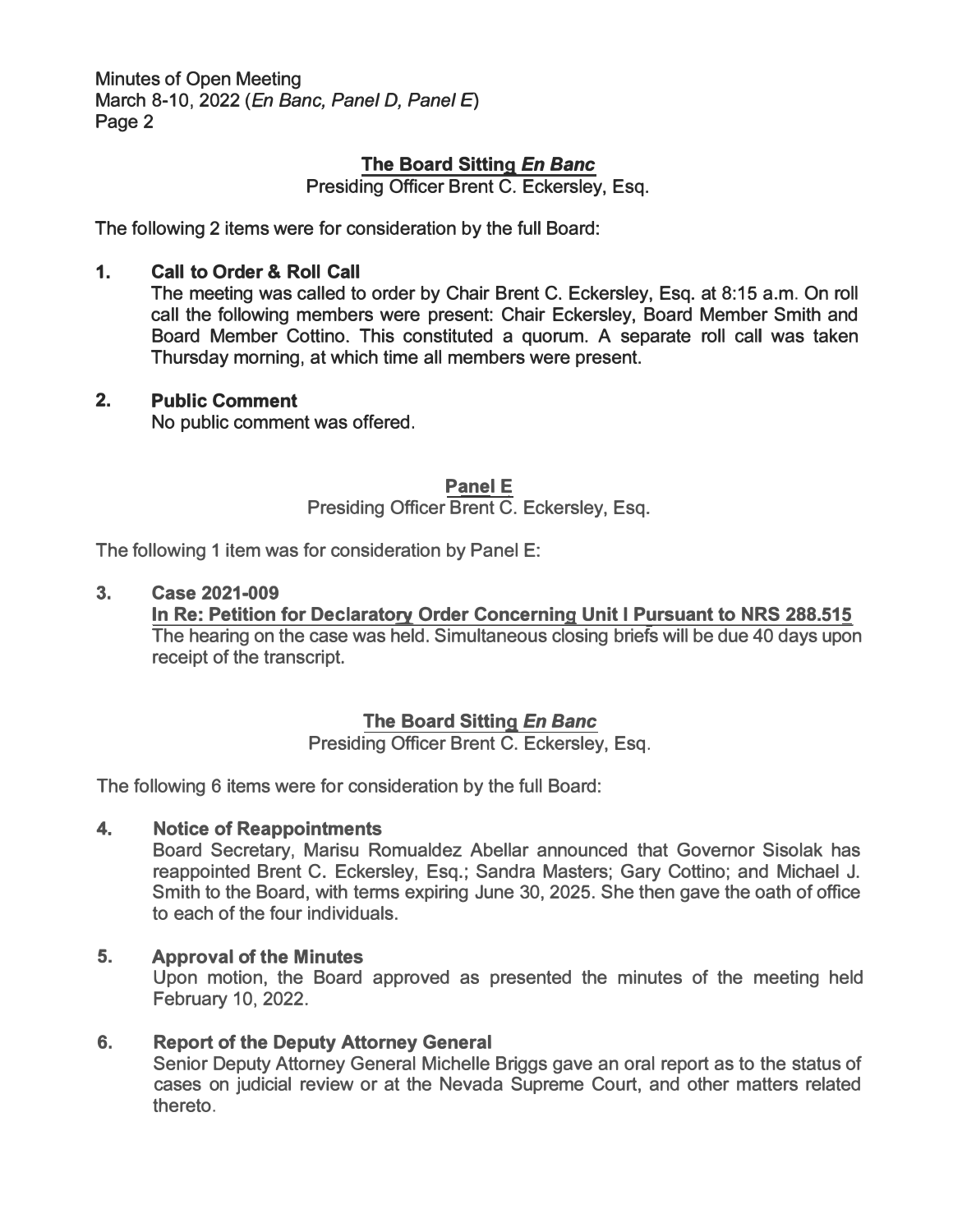**Minutes of Open Meeting March 8-10, 2022** *(En Banc, Panel D, Panel* **E) Page 3** 

## **7. Role of Attorney General's Office on Cases in Courts**

**Commissioner Snyder reiterated what Senior Deputy Attorney General Briggs mentioned last month about the role of the Attorney General's Office and the EMRB for cases filed in the courts. Chair Eckersley then inquired of the other Board members as to whether the EMRB should seek comments from the public and user community on this issue. After hearing from the other members, as well as the Commissioner and Attorney Briggs, it was agreed that the Commissioner would include this issue as an**  article in the next edition of the e-newsletter, with the article first being reviewed by **Attorney Briggs.** 

### **8. Case 2022-002**

**Association of Professional-Technical Administrators v. Washoe County School District** 

**The Board granted a hearing for the case, which was randomly assigned to hearing panel C.** 

## **9. Case 2021-016**

## **International Union of Operating Engineers, Local 501 v. University Medical Center of Southern Nevada**

**The Board granted the Stipulation and Order, as presented.** 

# **Panel D**

# **Presiding Officer Brent C. Eckersley, Esq.**

**The following 1 item was for consideration by Panel D:** 

### **10. Case 2020-021**

# **Robert Ortiz v. Service Employees International Union, Local 1107**

**The panel deliberated on the Joint Status Report, as well as the decision of the SEIU Executive Board decision dated January 31, 2022 and came to the following decision: (1) that the stay be lifted and (2) that SEIU should be responsible to file the motion to defer.** 

# **The Board Sitting** *En Banc*

**Presiding Officer Brent C. Eckersley, Esq.** 

**The following 3 items were for consideration by the full Board:** 

# **11. Issues Related to a Return to In-Person Meetings**

**Commissioner Snyder mentioned there are several issues that need to be discussed in relation to the return of in-person meetings, which would now occur beginning in May 2022. These are:**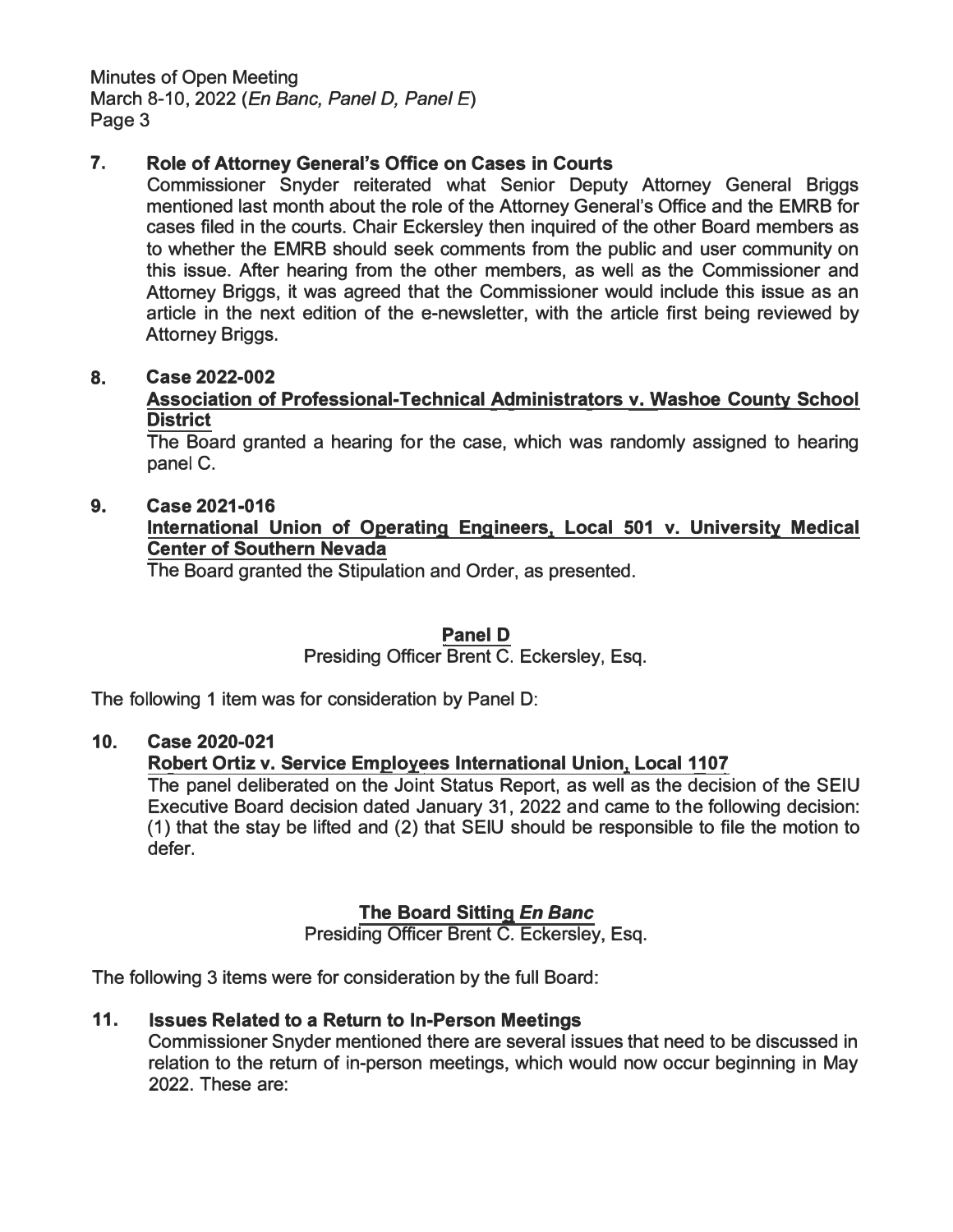**Minutes of Open Meeting March 8-10, 2022** *(En Banc, Panel D, Panel* **E) Page 4** 

> **a. Requirement that the meeting start no earlier than 9:00 a.m. The department has stated that any in-person meetings should not begin prior to 9:00 a.m. for IT staff to assist in starting and trouble-shooting any videoconferencing equipment. Commissioner Snyder noted that the EMRB is the only board within the department to not begin at 9:00 a.m. or later.**

### **b. Search to find a location in the Carson City/Reno area**

- **The department has stated that it would no longer wish to hold EMRB meetings in the Director's Office building as the rooms are not suited to large crowds. Additionally, the path to get from the reception area to the conference rooms passes employees working at their desks and that use of the rooms takes IT staff away from their other duties. Staff has attempted to find an alternate site and the Division of Human Resource Management has offered to the EMRB the use of conference rooms under its control located in the State Library and Archives Building. There are two different size rooms that could be used and all have new video-conferencing equipment, which is waiting for a test to be conducted to the Nevada State Business Center. This building is part of the Capitol Complex in Carson City and is within a short walking distance of both DHRM and the Office of the Attorney General, two offices which often attend our meetings.**
- **c. Alternatives for Board to attend (i.e**., **in-person: video-conference; WebEx) Commissioner Snyder mentioned that the meetings could be set up the way they were prior to the pandemic, with staff and Board members located in Southern Nevada attending at the Nevada State Business Center while Board members located in Northern Nevada would attend in Carson City. The Board also agreed to allow Board members to attend via WebEx when their personal presence would otherwise only be via video-conference.**

### **d. Travel budget reductions**

**Commissioner Snyder mentioned that the amount of the agency's travel budget is currently based on the amount of travel funds used in a "base" year. The current budget is \$2,868 per year. Prior to the pandemic the EMRB spent an average of \$13,64 4 per year over the prior two fiscal years. This problem is not unique to the EMRB. In fact, agencies across the State that did not travel during the pandemic had their current budget levels reduced based on the base year, which because of the pandemic, were much less. He mentioned that the only solution would be to request a work program (i.e., budget amendment), which would require approval by the Interim Finance Committee, which is a committee of legislators. Without such authorization, travel of Board members from north to south or vice versa would be non-existent. It was the consensus of the Board to request a work program, if for no other reason to have the funds available should they be needed for travel to a rural area in the state or similar circumstances.** 

### **e. COVID mitigation measures**

**Commissioner Snyder raised the issue of whether the public should attend in person or whether they should attend via WebEx. He offered the example of the**